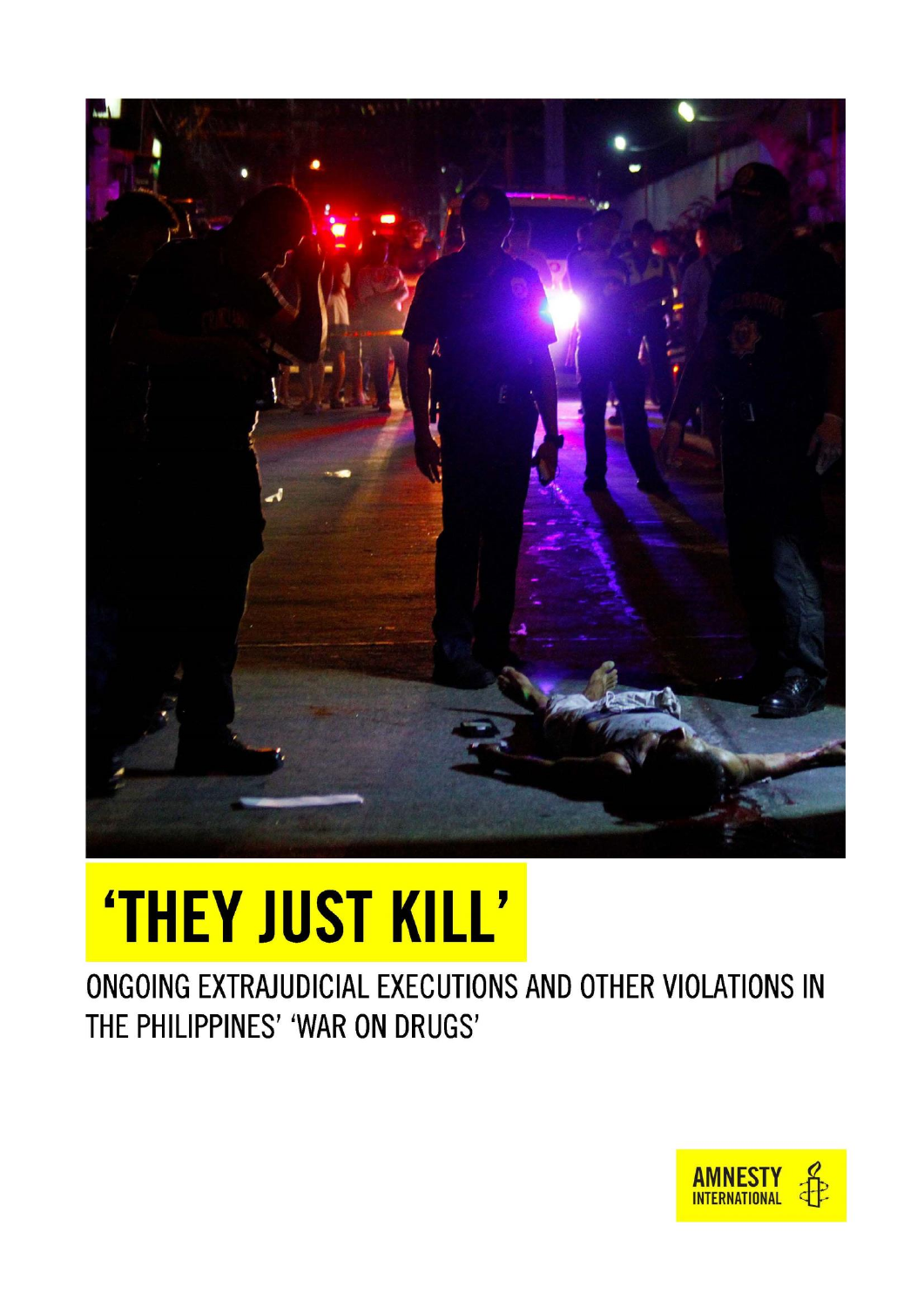# EXECUTIVE SUMMARY

In towns and cities across the Philippines, the lethal policy that the government calls the "war on drugs" continues. In the three years since President Rodrigo Duterte took office, thousands of poor people suspected of using or selling drugs, or otherwise linked to drugs, have been killed by police and unknown armed persons. While during the first year of Duterte's tenure as president these killings were fairly well-documented, they often go unreported now, contributing to a perilous normalisation of extrajudicial executions, police abuses, erosion of the rule of law and victimisation of the poor in the country. This situation leaves the victims' families feeling even more powerless and isolated than before.

Due to the government's tactics of deliberate obfuscation and misinformation, it is impossible to know exactly how many people have been killed in the anti-drug campaign. According to Philippine National Police (PNP) figures, at least 6,600 "drug personalities" were killed in police anti-drug operations between July 2016, when the campaign began, and the end of May 2019 – an average of six a day. Amid constant incitement from the highest levels of government, thousands of other drug-related killings have been committed by unknown armed persons, at least some of whom are believed to be directly linked to the police.

Both local and international human rights groups, including Amnesty International, have documented serious crimes under international law and other human rights violations resulting from anti-drug operations, including extrajudicial executions. Despite international condemnation, the Duterte administration remains defiant. In fact, the president warned in early 2019 that the second half of his six-year term will only be harsher, stating that "the last three years of my term will be the most dangerous for people into drugs."

In April 2019, Amnesty International researchers undertook field research in the Philippines, examining 20 incidents of drug-related killings in the province of Bulacan, in Central Luzon. Located just north of the capital, Bulacan is a province to which a number of police commanders who previously supervised abusive operations in Manila have been transferred over the past eighteen months. Bulacan is now the country's bloodiest killing field, according to official figures.

The victims of the drug-related killings examined by Amnesty International were overwhelmingly from poor and marginalised communities, in line with past research findings showing that the government's anti-drug efforts chiefly target the poor. Families described how victims who struggled to earn a living were accused of allegedly being "bigtime" operators. "How come big-time? My husband? And he needs to [work] overtime … to support me and my children?... I don't understand. Only the poor, only the poor they want to kill," said the wife of a man who was shot dead by police in late 2018. The loss of a breadwinner, and the staggering costs of burial – compounded by funeral home rackets involving the police – push poor families even deeper into poverty.

Families of victims described their suffering in compelling terms. A mother whose son was killed by police said that when she saw her son's lifeless body at the morgue, "I was screaming. Even now, almost a year later, I feel like my heart is being stabbed."

Amnesty International interviewed 58 people, including witnesses of extrajudicial executions, families of victims, and local officials. In the 20 incidents examined – 18 involving killings in police operations and two involving killings by unknown armed persons – a total of 27 people were killed. Based on witness testimonies and other credible information, half of the cases appear to have been extrajudicial executions. In the remaining incidents, it was not possible to obtain sufficient evidence to determine the precise circumstances of the killings, although their broad outlines were consistent with patterns of previous extrajudicial executions committed as part of anti-drug operations in the Philippines.

Notably, in 15 of the 20 incidents, the persons who were killed were said by family members or police to have been on a "drug watch list." These lists – which Amnesty International views as unreliable and illegitimate – are at the heart of police anti-drug operations, seeming to guide decisions about whom the police are targeting for arrest or, in some cases, to kill. Local officials are under immense pressure to regularly submit lists of people allegedly involved in drugs to the authorities, including the police, linking them to the campaign of killing. The police also appear to further use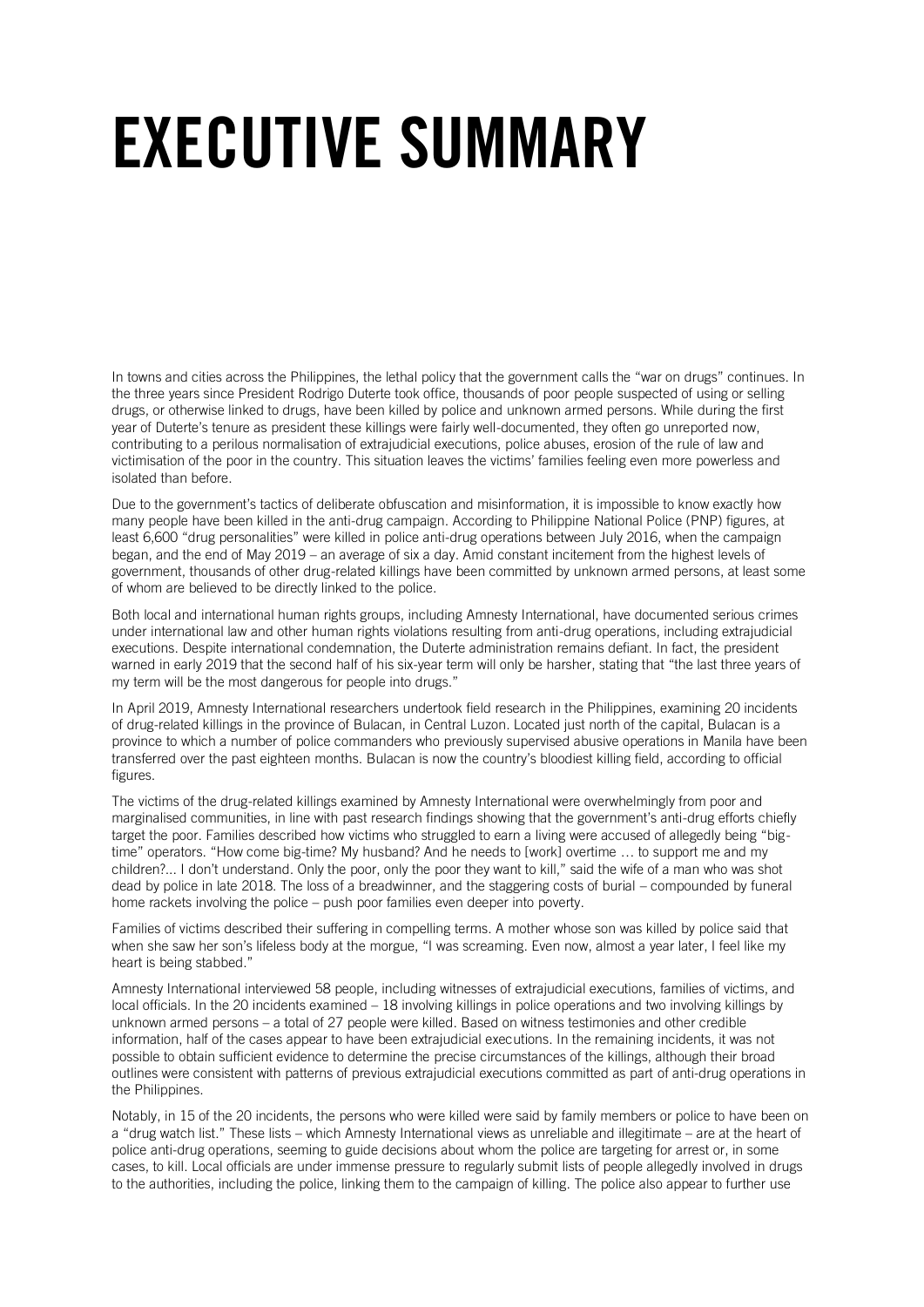the watch lists to expand their network of informants, by requiring "watch-listed" individuals who have "surrendered" to the authorities to provide information about others who have used drugs or who have allegedly committed other drug offences. Worse still, individuals on watch lists appear to be placed on them indefinitely, with no means of getting delisted, even after they have gone through drug treatment or stopped using drugs.

In every police operation documented by Amnesty International, police tried to justify the killing by claiming that the person fought back, requiring the use of deadly force. This so-called "buy-bust" narrative doesn't meet the feeblest standards of credibility. As a forensic expert put it to Amnesty International, this justification "is so consistent, it's a script." Another pattern of drug-related killings involves abductions by plainclothes police – and individuals who go missing – which are then classified by the police as "buy-bust" kills when the body appears.

Families and witnesses contested numerous aspects of the police accounts. Some told Amnesty International that the victim never owned a gun, and was, in fact, too poor to buy one. Other witness testimony directly refuted accounts of "buy-bust" transactions, with family members and others describing how police broke down the doors of their homes and shot dead the victims, either inside or nearby. In addition, Amnesty International and others have previously documented a pattern by which police have tampered with crime scenes, planted evidence, stolen from victims, and fabricated incident reports.

Extrajudicial executions violate the non-derogable human right to life, protected in treaties and customary standards that are binding on the Philippines. The deliberate and systematic nature of the killings, which appear to have been conducted as part of a government-orchestrated attack against poor people suspected of using or selling drugs, is why Amnesty International has repeatedly said that they may amount to crimes against humanity.

There has been no meaningful accountability at the national level for the thousands of extrajudicial executions that have taken place over the last three years. Only a single case – caught on video – has been brought to justice, leading to the conviction in November 2018 of three police officers who murdered 17-year-old Kian delos Santos. This single prosecution is in no way commensurate to the vast number of extrajudicial executions and other human rights violations that have taken place since the "war on drugs" began in the Philippines.

Many families expressed both guilt and helplessness about their inability to obtain justice for their loved ones, citing the enormous obstacles to filing cases, the extreme difficulty of obtaining police or autopsy reports, and their immense fear of retaliation. Human rights defenders and experts said they, too, had lost hope in the prospect of domestic accountability; many said that they were documenting evidence for the future—for a time when the government changes, or the international community, including the United Nations and the International Criminal Court, becomes involved.

Other aspects of the Philippines' drug control policies remain alarmingly problematic as well. Drug rehabilitation and treatment programmes for people who use drugs remain woefully inadequate, undermining the right to enjoy the highest attainable standard of health and impinging on their right to privacy. The country's reliance on punitive criminal law policies to deal with drug-related problems has deepened stigma and discrimination against people who use drugs, pushed them further into hiding, and facilitated human rights violations against them. The Duterte administration's unlawful campaign has further marginalised people who use drugs, tormented their families, and harmed the communities in which they live. It has had the effect of creating a climate of total impunity in the country, in which police and others are free to kill without consequence.

Given this human rights calamity, Amnesty International is calling on the Philippine government to immediately revise its current anti-drug policies which disproportionately target the poor, hold all those responsible for extrajudicial executions to account, and develop and implement a human rights-compliant drug policy. The failure of the international community to meaningfully address the serious human rights violations committed as part of the "war on drugs" has emboldened the Philippine government to carry out a wider crackdown on independent media, human rights defenders, and political activists. This must not be allowed to continue. Amnesty International calls on the international community, via the UN Human Rights Council, to open an independent investigation into the Philippines, in order to put an end to these crimes, and to provide justice and reparations for countless families and victims.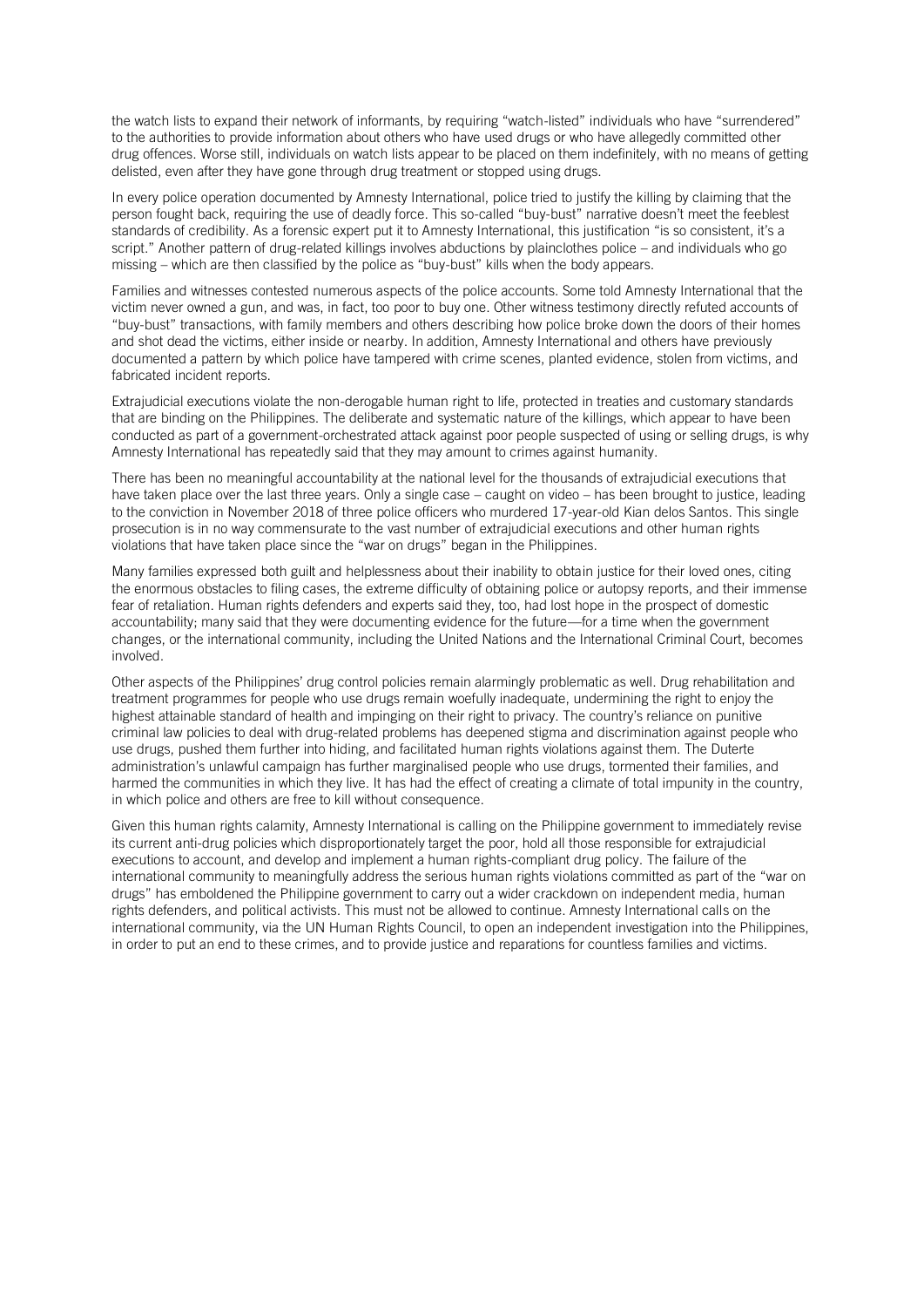### CONCLUSION AND RECOMMENDATIONS

Three years into the "war on drugs," and thousands of killings later, Amnesty International renews its urgent call for a drastic change of approach towards drugs in the Philippines, which must be anchored on the respect for human life and human dignity. The so-called "war on drugs" has effectively been a war on poor Filipinos that has undermined the rights of millions. Within marginalised communities, police continue to kill with total impunity, fuelling a pervasive climate of fear in cities, towns and neighbourhoods. The reliance on violent and repressive policies continues to perpetuate human rights violations and abuses in the country.

Amnesty International has found that extrajudicial executions by police and unknown armed persons, some of whom are linked to the police, continue. "Drug watch lists" used to identify people who allegedly use or sell drugs also continue to be drawn up by local officials and police and used as a basis by which people are targeted for unlawful arrest, assault, theft and killings by both state and state-aligned non-state actors. There is no opportunity for those whose names are included on the lists to be removed. There remains no adequate treatment and rehabilitation programmes for people using drugs, which often take the form of punishment rather than therapy. Meanwhile, families of victims, as well as lawyers, human rights defenders and others seeking justice for human rights violations have lost hope in any means of domestic accountability under the current administration.

As such, Amnesty International urges the UN Human Rights Council to immediately initiate an independent, impartial and effective investigation into human rights violations in the context of the "war on drugs," including into the commission of crimes under international law. Amnesty International has demonstrated in the past, and in this report, that there is sufficient evidence to conclude that crimes committed may constitute crimes against humanity. Therefore, the organisation also calls for the Office of the Prosecutor of the International Criminal Court to expedite its examination into the situation with the view to opening an investigation into possible crimes in the context of the so called "war on drugs."

### RECOMMENDATIONS

#### TO PRESIDENT DUTERTE

- Immediately end the so-called "war on drugs" led by the police, including the implementation of deadly drug enforcement operations.
- Implement a drug control policy that puts the protection of people's health and rights at the centre, in compliance with international human rights law and standards.
- Order members of law enforcement agencies to refrain from all conduct which violates international law, including unlawful killings, arbitrary arrests, acts of torture and other ill-treatment and other abuses.
- Allow immediate and unhindered access to the country to international human rights monitoring and investigative mechanisms, including UN bodies, Special Procedures of the Human Rights Council and investigators of the International Criminal Court.
- End the calls for or excuses for violence against alleged drug offenders, as well as Philippine human rights defenders critical of the "war on drugs."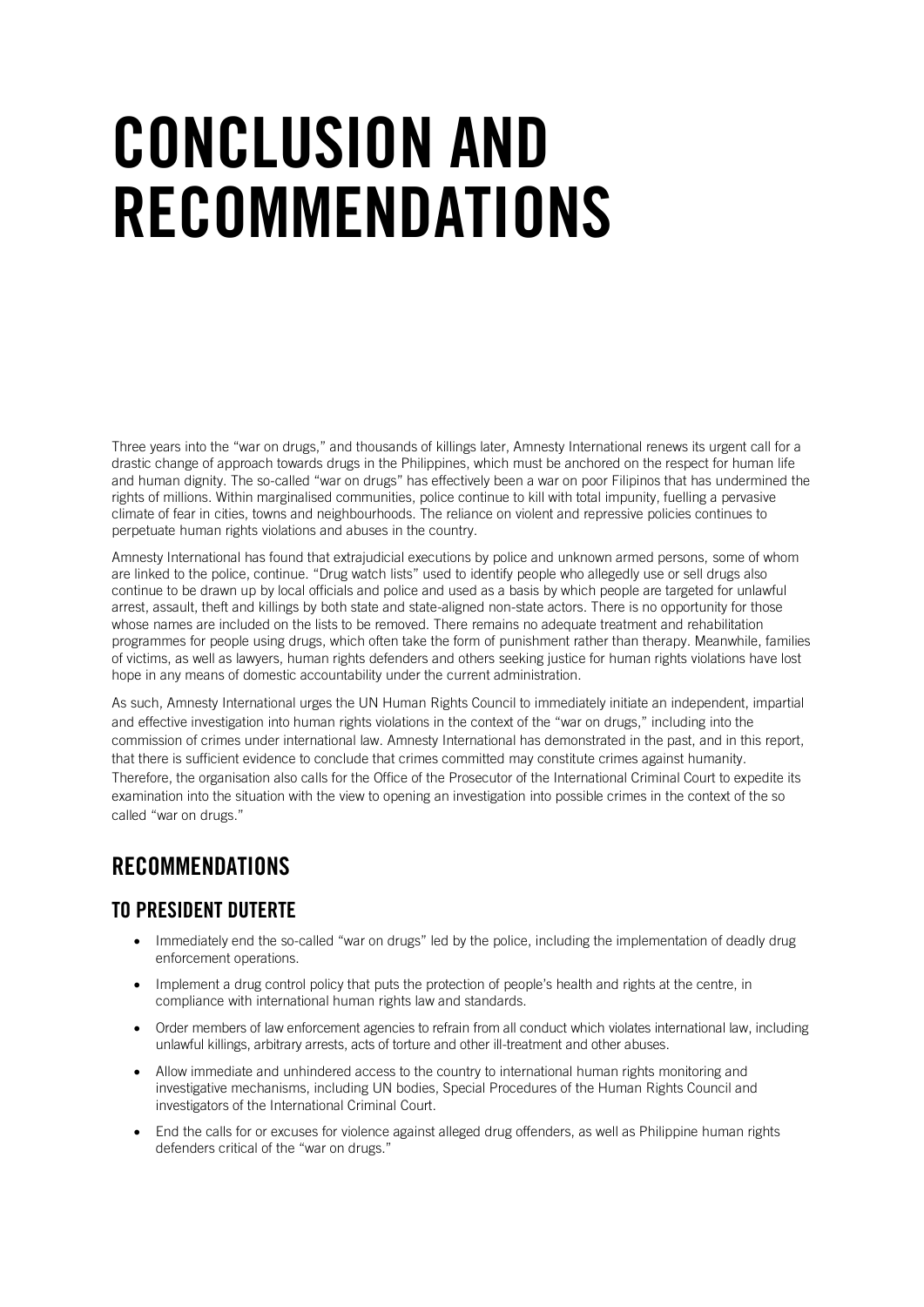#### TO THE PHILIPPINE NATIONAL POLICE AND THE PHILIPPINE DRUG ENFORCEMENT AGENCY

- Comply strictly with international law principles for law enforcement officials, including the UN Basic Principles on the Use of Force and Firearms by Law Enforcement Officials; the UN Code of Conduct for Law Enforcement Officials; and the UN Body of Principles for the Protection of All Persons under Any Form of Detention or Imprisonment. Ensure all police officers are fully trained on these standards.
- Remove from duty officers and units implicated in repeated fatal shootings and ensure that they are properly investigated. End the practice of relying on administrative measures instead of effective criminal investigations of such personnel.
- Ensure that police officers have a valid search or arrest warrant when entering premises pursuant to an operation and identify themselves as members of the force. Suspend or radically limit "buy-bust" operations pending the development and implementation of another approach that ensures the prevention of unlawful killings.
- Ensure that police officers follow procedure in having barangay officials present during operations and during crime scene inventories.
- Take adequate measures to tackle the disproportionate impact and discriminatory implementation of drug control policies on the poorest and most marginalised communities.

#### TO THE OMBUDSMAN AND THE DEPARTMENT OF JUSTICE

- Initiate independent, impartial, and effective investigations into the conduct of law enforcement officials suspected of involvement in violations in the context of the "war on drugs," including extrajudicial executions, and links to unknown armed persons committing them.
- Ensure prosecution in all cases where investigations uncover sufficient, admissible evidence of criminal responsibility for offences involving serious human rights violations and abuses, including extrajudicial executions and involvement in murders by unknown armed persons that may be linked to the police.
- Ensure investigations and prosecutions of all senior police and politicians where there is reasonable suspicion that they have direct and/or command or superior responsibility for the crimes under international law and other serious violations and abuses of human rights.

#### TO THE DEPARTMENT OF HEALTH

- Promote a clear understanding of the complexity of drug dependence and advocate for a drug policy based on the protection of health and human rights. Work to formulate a public health approach in lieu of the current emphasis on prohibition and punishment.
- Expand involvement in community and municipal-based programs which should be compliant with human rights law and standards.
- Increase access to health and social services to reduce the risks and harms associated with drug use, including by ensuring that drug treatment and rehabilitation programmes affiliated to health facilities are available, acceptable, of good quality and easily accessible to everyone without discrimination.
- Guarantee that any treatment provided to people who use drugs is voluntary, medically indicated, based on scientific evidence and safeguarded by free and informed consent.
- Prohibit the practice of mandatory drug testing and ensure it is only conducted after informed consent has been given, and carried out in a non-discriminatory, transparent and inclusive way.

#### TO THE DANGEROUS DRUGS BOARD, THE DEPARTMENT OF INTERIOR AND LOCAL GOVERNMENT, AND THE DEPARTMENT OF SOCIAL WELFARE AND DEVELOPMENT

- End the policy requiring the creation and collection of "drug watch lists" for people who use or sell drugs and requiring them to "surrender."
- Implement community-based programmes that are voluntary, based on scientific evidence and safeguarded by free and informed consent.
- End the policy of placing treatment and rehabilitation facilities in police or military camps/bases. Ensure that drug-related treatment is not compulsory nor undertaken without free and informed consent.